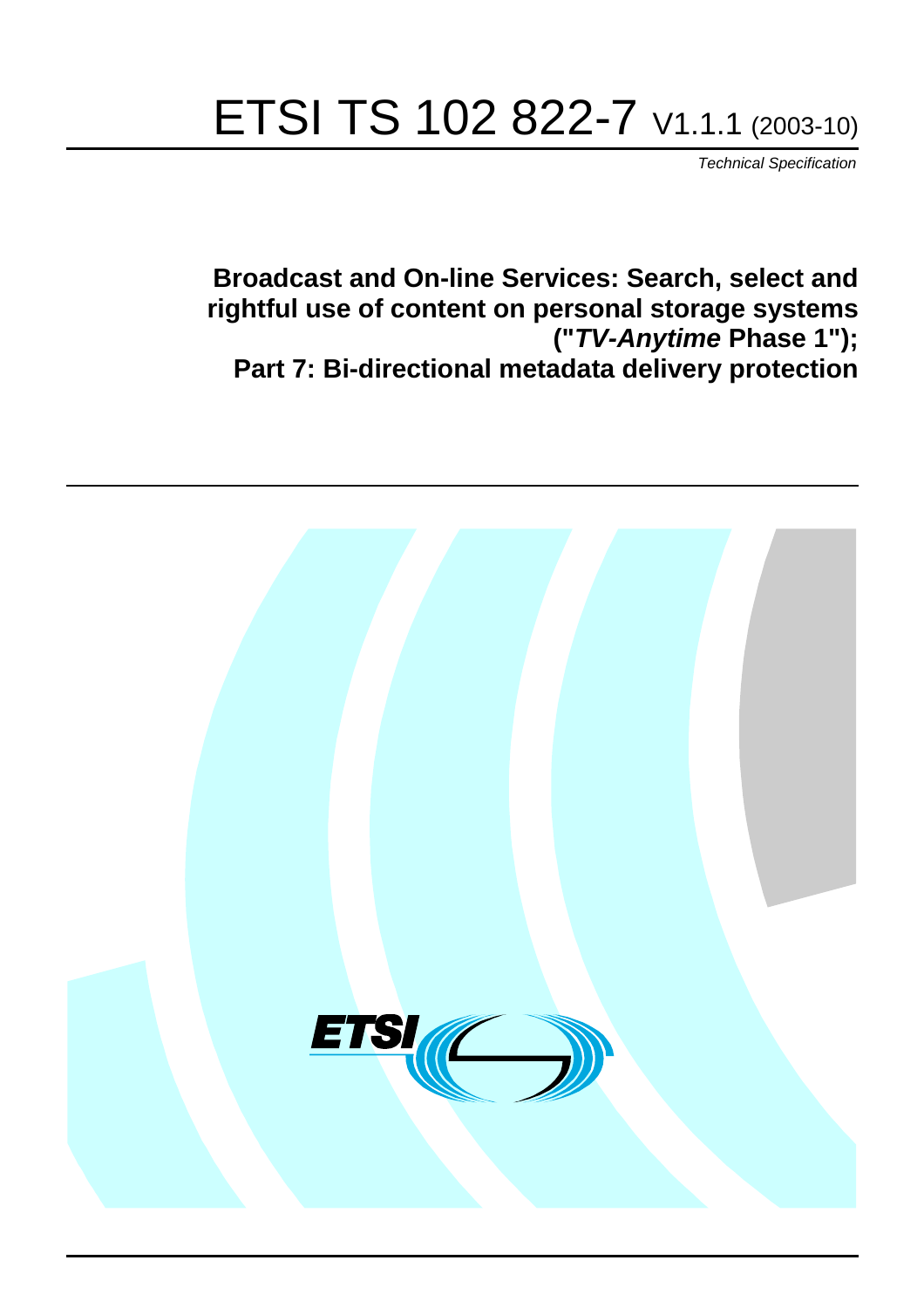Reference

DTS/JTC-TVA-PH1-07

Keywords

broadcasting, content, TV, video

#### **ETSI**

#### 650 Route des Lucioles F-06921 Sophia Antipolis Cedex - FRANCE

Tel.: +33 4 92 94 42 00 Fax: +33 4 93 65 47 16

Siret N° 348 623 562 00017 - NAF 742 C Association à but non lucratif enregistrée à la Sous-Préfecture de Grasse (06) N° 7803/88

#### **Important notice**

Individual copies of the present document can be downloaded from: [http://www.etsi.org](http://www.etsi.org/)

The present document may be made available in more than one electronic version or in print. In any case of existing or perceived difference in contents between such versions, the reference version is the Portable Document Format (PDF). In case of dispute, the reference shall be the printing on ETSI printers of the PDF version kept on a specific network drive within ETSI Secretariat.

Users of the present document should be aware that the document may be subject to revision or change of status. Information on the current status of this and other ETSI documents is available at <http://portal.etsi.org/tb/status/status.asp>

> If you find errors in the present document, send your comment to: [editor@etsi.org](mailto:editor@etsi.org)

#### **Copyright Notification**

No part may be reproduced except as authorized by written permission. The copyright and the foregoing restriction extend to reproduction in all media.

> © European Telecommunications Standards Institute 2003. All rights reserved.

**DECT**TM, **PLUGTESTS**TM and **UMTS**TM are Trade Marks of ETSI registered for the benefit of its Members. **TIPHON**TM and the **TIPHON logo** are Trade Marks currently being registered by ETSI for the benefit of its Members. **3GPP**TM is a Trade Mark of ETSI registered for the benefit of its Members and of the 3GPP Organizational Partners.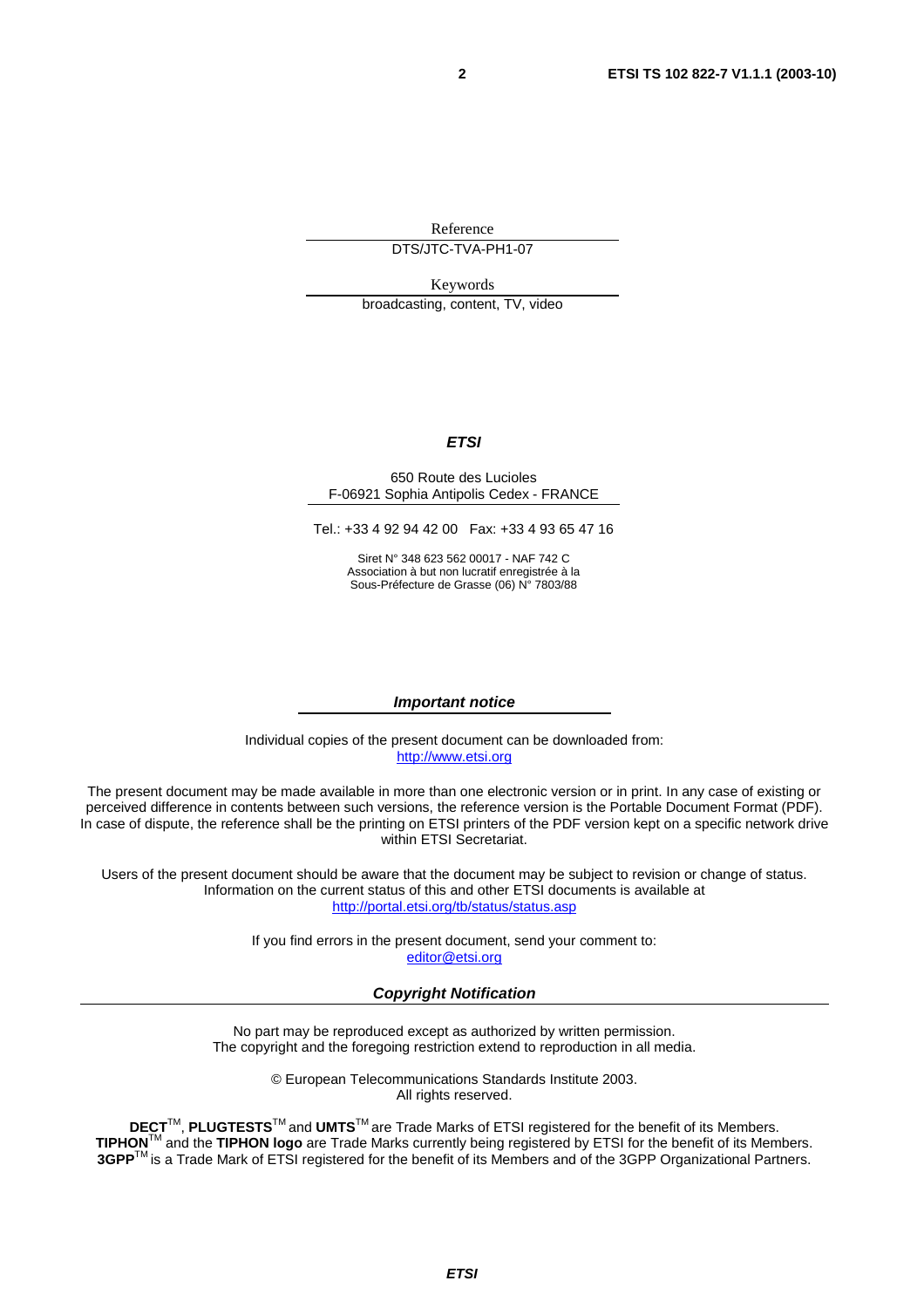# Contents

| 1                  |  |  |  |
|--------------------|--|--|--|
| $\overline{2}$     |  |  |  |
| 3                  |  |  |  |
| 3.1                |  |  |  |
| 3.2                |  |  |  |
| 4                  |  |  |  |
| 4.1                |  |  |  |
| 4.1.1              |  |  |  |
| 4.1.2              |  |  |  |
| 4.2                |  |  |  |
| 5                  |  |  |  |
| 5.1                |  |  |  |
| 5.1.1              |  |  |  |
| 5.1.2              |  |  |  |
| 5.1.3              |  |  |  |
| 5.1.4              |  |  |  |
| 5.1.5              |  |  |  |
| 5.2                |  |  |  |
| 5.2.1              |  |  |  |
| 5.2.1.1            |  |  |  |
| 5.2.1.2            |  |  |  |
| 5.2.1.3            |  |  |  |
| 5.2.1.4            |  |  |  |
| 5.2.1.4.1          |  |  |  |
| 5.2.1.4.2          |  |  |  |
| 5.2.1.4.3          |  |  |  |
| 5.2.1.4.4          |  |  |  |
| 5.2.1.5<br>5.2.1.6 |  |  |  |
| 5.2.2              |  |  |  |
| 5.2.3              |  |  |  |
| 5.2.4              |  |  |  |
| 5.2.5              |  |  |  |
| 5.2.6              |  |  |  |
| 5.3                |  |  |  |
|                    |  |  |  |
|                    |  |  |  |
|                    |  |  |  |
|                    |  |  |  |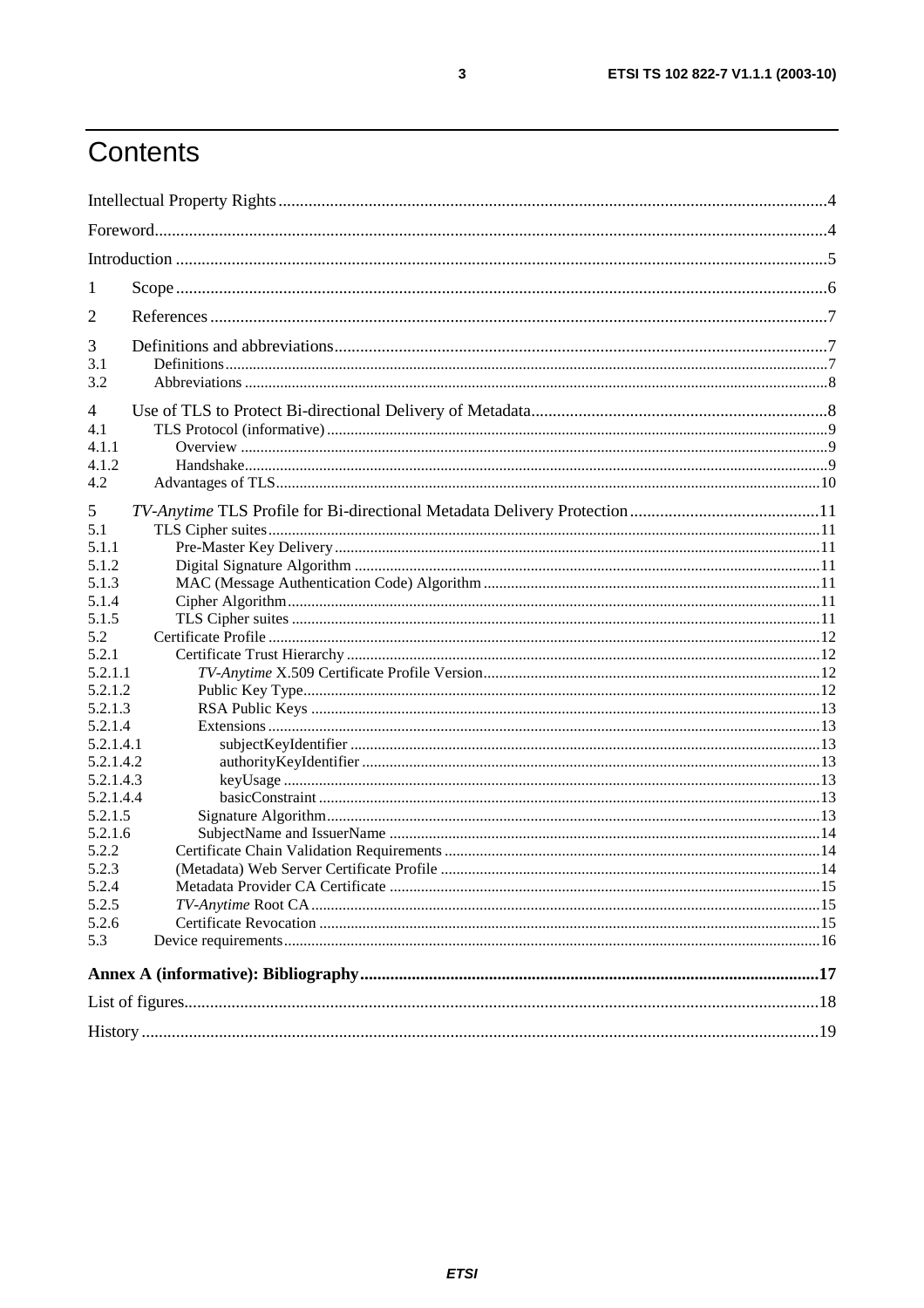# Intellectual Property Rights

IPRs essential or potentially essential to the present document may have been declared to ETSI. The information pertaining to these essential IPRs, if any, is publicly available for **ETSI members and non-members**, and can be found in ETSI SR 000 314: *"Intellectual Property Rights (IPRs); Essential, or potentially Essential, IPRs notified to ETSI in respect of ETSI standards"*, which is available from the ETSI Secretariat. Latest updates are available on the ETSI Web server (<http://webapp.etsi.org/IPR/home.asp>).

Pursuant to the ETSI IPR Policy, no investigation, including IPR searches, has been carried out by ETSI. No guarantee can be given as to the existence of other IPRs not referenced in ETSI SR 000 314 (or the updates on the ETSI Web server) which are, or may be, or may become, essential to the present document.

### Foreword

This Technical Specification (TS) has been produced by Joint Technical Committee (JTC) Broadcast of the European Broadcasting Union (EBU), Comité Européen de Normalisation ELECtrotechnique (CENELEC) and the European Telecommunications Standards Institute (ETSI).

The present document is part 7 of a multi-part deliverable covering Broadcast and On-line Services: Search, select and rightful use of content on personal storage systems ("*TV-Anytime* Phase 1"), as identified below:

- Part 1: "Phase 1 Benchmark Features" (Informative);
- Part 2: "System description";
- Part 3: "Metadata";
- Part 4: "Content referencing":
- Part 5: Not currently applicable in *TV-Anytime* Phase 1;
- Part 6: "Delivery of metadata over a bi-directional network";
- **Part 7: "Bi-directional metadata delivery protection".**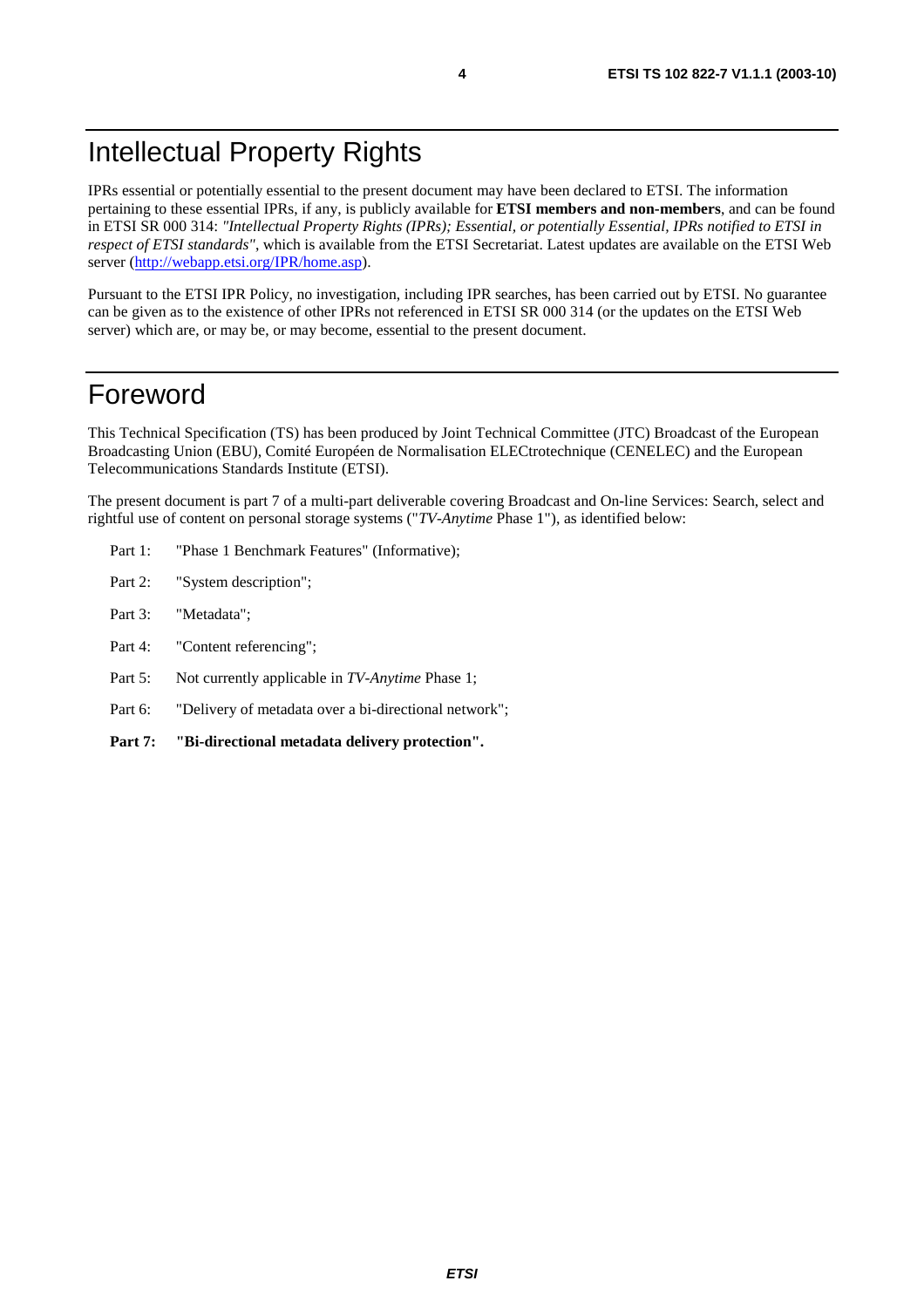### Introduction

The present document document is based on a submission by the *TV-Anytime* forum ([http://www.tv-anytime.org](http://www.tv-anytime.org/)).

'*TV-Anytime* Phase 1' (TVA-1) is the first full and synchronized set of specifications established by the *TV-Anytime* Forum. TVA-1 features enable the search, selection, acquisition and rightful use of content on local and/or remote personal storage systems from both broadcast and online services.

The features are supported and enabled by the specifications for Metadata, Content Referencing, and Bi-directional Metadata Delivery Protection, TS 102 822-3 sub-parts 1 [1] and 2 [2], TS 102 822-4 [3], TS 102 822-6 [4] and TS 102 822-7 (the present document) respectively. All Phase 1 Features listed in TV035r6 are enabled by the normative *TV-Anytime* tools specifications. This list of Phase 1 Features is to be used as guidance to manufacturers, service providers and content providers regarding the implementation of the Phase 1 *TV-Anytime* specifications.

There will be further *TV-Anytime* phases published and Business Models for Post-Phase 1 are currently being defined to include Private and public domains, portable recordable media, super distribution (legal sharing of content between consumers), peripheral device support and mobile devices, amongst others.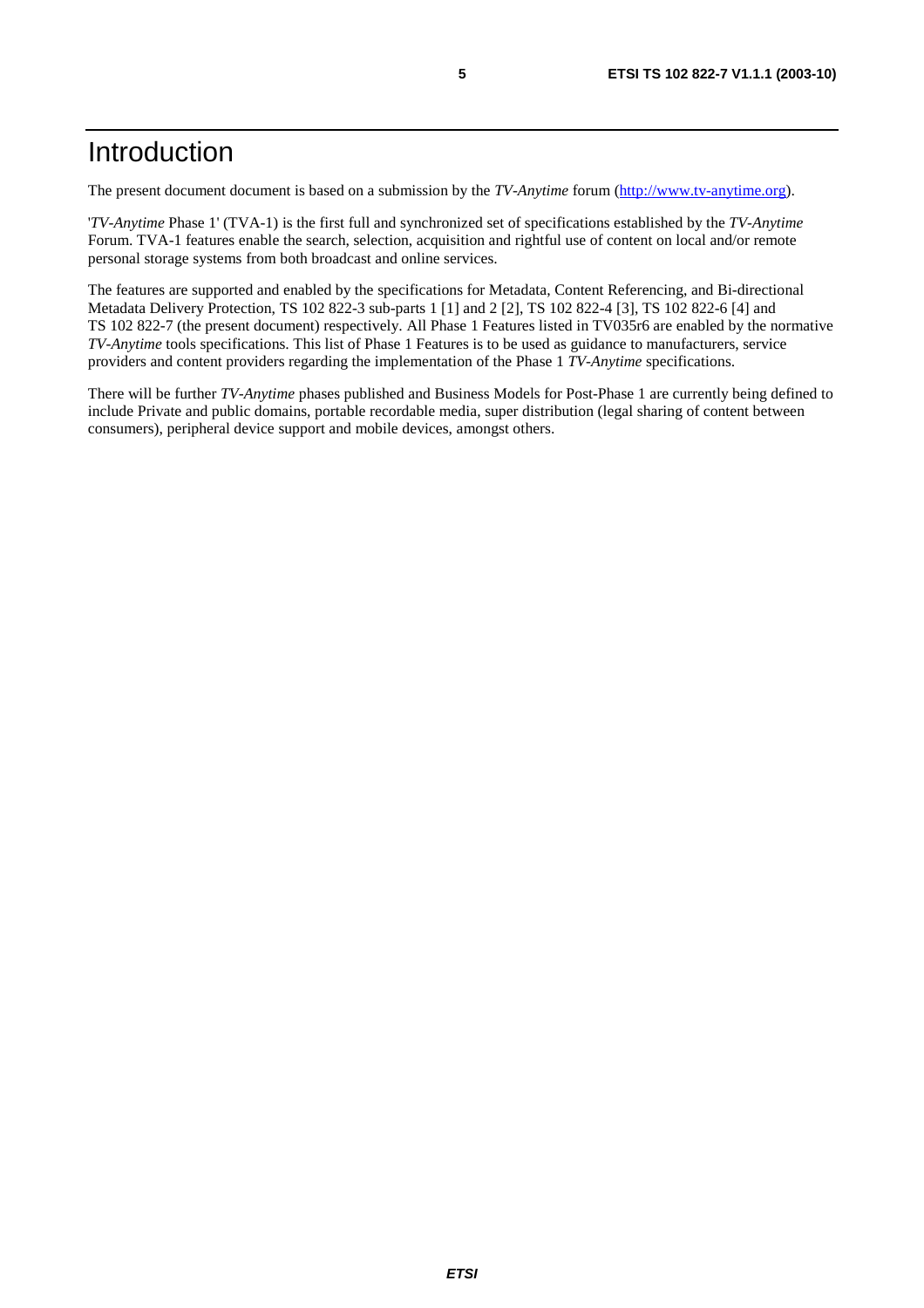### 1 Scope

The present document is the seventh document of a series of "S-documents" produced by the *TV-Anytime* Forum. These documents establish the fundamental specifications for the services, systems and devices that will conform to the *TV-Anytime* standard, to a level of detail that is implementable for compliant products and services.

As is common practice in such standardization efforts, these specification documents were preceded by requirements documents ("R-series"), which define the requirements for the *TV-Anytime* services, systems, and devices.

Congruent with the structure defined in the initial *TV-Anytime* Call for Contributions (TV014r3), these specifications are parsed into three major areas: Metadata, Content Referencing and Rights Management and Protection. Within these general areas, four specifications have been developed to date: Metadata (S-3), Content Referencing (S-4), Bidirectional Metadata (S-6) and Metadata Protection (S-7). A specification for Rights Management and Protection (S-5) is still under development. See the several *TV-Anytime* Calls for Contributions for more detail on the derivation and background of these categories and their respective roles in the *TV-Anytime* standardization process.

Two documents in the *TV-Anytime* S-series are intended to define the context and system architecture in which the standards in S-3, S-4, S-6 and S-7 are to be implemented in "Phase 1" of the *TV-Anytime* environment. The first document in the series (S-1) provides benchmark business models against which the *TV-Anytime* system architecture is evaluated to ensure that the specification enable key business applications. The next document in the series (S-2) presents the *TV-Anytime* System Architecture. These two documents are placed ahead of the other three for their obvious introductory value. (Note that S-1 and S-2 are largely informative documents, while the remainder of the S-series is normative. Also note that a "Phase 2" of the *TV-Anytime* process is currently underway, in which additional requirements and specifications that will build on Phase 1 are being developed. Readers are encouraged to check the *TV-Anytime* Forum's website at [www.tv-anytime.org](http://www.tv-anytime.org/) for the most recent status of its specifications.)

Although each of the S-series documents is intended to stand alone, a complete and coherent sense of the *TV-Anytime* system standard can be gathered by reading all of the Phase 1 specification documents in numerical order.

This scope of the present document, comprises the protection of metadata delivered via bi-directional networks.

The requirements for this technology are outlined as follows:

- Provide message integrity
- Authenticate service provider (entity that delivers metadata)
- Support bi-directional transport models
- Optional encryption

With the present document, TV-Anytime Forum mandates TLS as its baseline method of securing bi-directional delivery of metadata over point to point network connections.

While the present document addresses metadata transport security during delivery, it does not address persistent protection of metadata within the consumer space. To ensure persistent protection of metadata additional means of protection have to be applied in conjunction with the present document. The basic aim of the present document is to provide means to enable the delivery of trusted metadata to end-users.

However, end to end content protection is to be addressed in a separate specification (TS 102 822-5) as per the fundamental TV-Anytime RMP requirements: "*TV-Anytime* RMP-compliant systems, which aim to securely manage content from creation to final consumption shall accommodate the various needs of the different players in the value chain, specially enabling content owners and distributors to persistently protect their intellectual property and enforce content usage rules within the full content lifecycle." (RMP CFC section 3)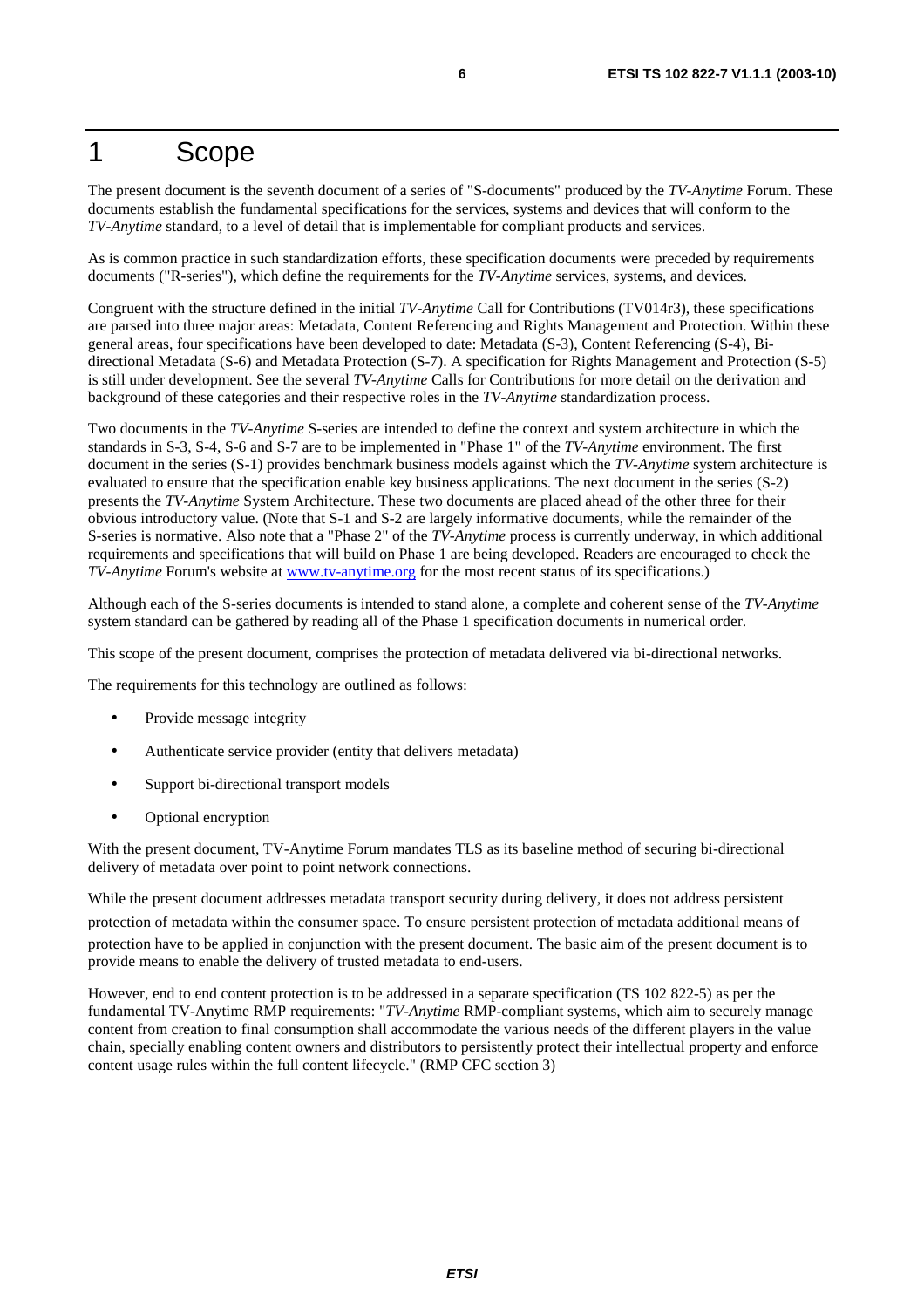# 2 References

The following documents contain provisions which, through reference in this text, constitute provisions of the present document.

- References are either specific (identified by date of publication and/or edition number or version number) or non-specific.
- For a specific reference, subsequent revisions do not apply.
- For a non-specific reference, the latest version applies.

Referenced documents which are not found to be publicly available in the expected location might be found at [http://docbox.etsi.org/Reference.](http://docbox.etsi.org/Reference)

| $[1]$  | ETSI TS 102 822-3-1: "Broadcast and On-line Services: Search, select, and rightful use of content<br>on personal storage systems ("TV-Anytime Phase 1"); Part 3: Metadata; Sub-part 1: Metadata<br>schemas".                                              |
|--------|-----------------------------------------------------------------------------------------------------------------------------------------------------------------------------------------------------------------------------------------------------------|
| $[2]$  | ETSI TS 102 822-3-2: "Broadcast and On-line Services: Search, select, and rightful use of content<br>on personal storage systems ("TV-Anytime Phase 1"); Part 3: Metadata; Sub-part 2: System<br>aspects in a uni-directional environment".               |
| $[3]$  | ETSI TS 102 822-4: "Broadcast and On-line Services: Search, select, and rightful use of content<br>on personal storage systems ("TV-Anytime Phase 1"); Part 4: Content Referencing".                                                                      |
| $[4]$  | ETSI TS 102 822-6: "Broadcast and On-line Services: Search, select, and rightful use of content<br>on personal storage systems ("TV-Anytime Phase 1"); Part 6: Delivery of metadata over a<br>bi-directional network; Sub-part 1: Service and transport". |
| $[5]$  | IETF RFC 1750 - December 1994: "Randomness Recommendations for Security", D. Eastlake,<br>S. Crocker and J. Schille.                                                                                                                                      |
| [6]    | IETF RFC 2104 - February 1997: "HMAC: Keyed-Hashing for Message Authentication" H.<br>Krawczyk, M. Bellare and R. Canetti.                                                                                                                                |
| $[7]$  | IETF RFC 2246 - January 1999: "The TLS Protocol Version 1.0", T. Dierks and C. Allen.                                                                                                                                                                     |
| [8]    | IETF RFC 3268 - June 2002: "Advanced Encryption Standard (AES) Ciphersuites for Transport<br>Layer Security (TLS)", P. Chown.                                                                                                                             |
| [9]    | IETF RFC 3280 - April 2002: "Internet X.509 Public Key Infrastructure Certificate and Certificate<br>Revocation List (CRL) Profile", R. Housley, W. Polk, W. Ford, and D. Solo.                                                                           |
| $[10]$ | S. Moriai, Addition of Camellia Ciphersuites to Transport Layer Security (TLS), Internet-Draft,<br>August 2002.                                                                                                                                           |
| $[11]$ | E. Rescorla, SSL and TLS, Addison Wesley, 2001.                                                                                                                                                                                                           |
|        |                                                                                                                                                                                                                                                           |

# 3 Definitions and abbreviations

### 3.1 Definitions

For the purposes of the present document, the following terms and definitions apply:

**baseline:** minimum set of functions that should be implemented to be compliant with *TV-Anytime* Forum specifications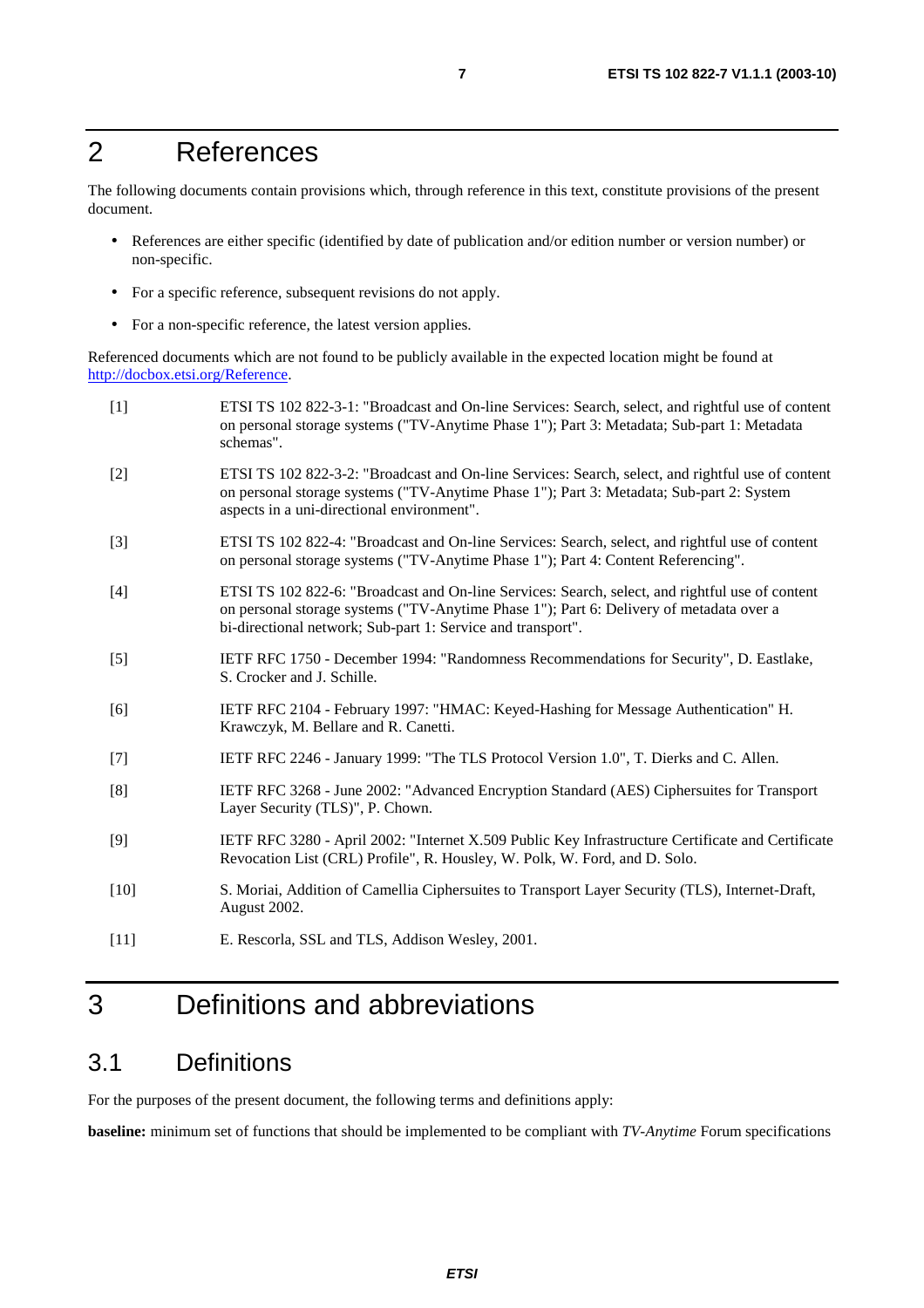**bi-directional network:** network that supports two way, point-to-point, one-to-many, and many-to-many data delivery

NOTE: The Internet is an example of such a network. A PDR may access a bi-directional network using its return path.

**certificate:** as part of the X.509 (a.k.a. ISO Authentication framework), certificates are assigned by a trusted Certificate Authority and provide a strong binding between a party's identity or some other attributes and its public key

**handshake:** initial negotiation between client and server that establishes the parameters of their transactions

**metadata:** generally, data about content, such as the title, genre and summary of a television programme. In the context of *TV-Anytime*, metadata also includes consumer profile and history data

**service provider:** aggregator and supplier of content which may include gateway and management roles

### 3.2 Abbreviations

For the purposes of the present document, the following abbreviations apply:

| <b>AES</b>      | <b>Advanced Encryption Standard</b>     |
|-----------------|-----------------------------------------|
| ASN.1           | <b>Abstract Syntax Notation. One</b>    |
| <b>CA</b>       | <b>Certificate Authority</b>            |
| <b>CRL</b>      | <b>Certificate Revocation List</b>      |
| <b>DER</b>      | Distinguished Encoding Rules            |
| <b>DES</b>      | Data Encryption Standard                |
| DH              | Diffie-Hellman                          |
| <b>DHE</b>      | Ephemeral Diffie-Hellman                |
| <b>DSS</b>      | Digital Signature Standard              |
| F4              | Fermat's F4 prime                       |
| <b>HMAC</b>     | Hash-based Message Authentication Code  |
| <b>HTTP</b>     | <b>Hypertext Transfer Protocol</b>      |
| <b>IETF</b>     | <b>Internet Engineering Task Force</b>  |
| <b>IP</b>       | <b>Internet Protocol</b>                |
| <b>MAC</b>      | <b>Message Authentication Code</b>      |
| MD <sub>5</sub> | Message Digest version 5                |
| OID             | Object Identifier                       |
| PKI             | Public Key Infrastructure               |
| RC4             | Ron's Code 4                            |
| <b>RDN</b>      | Relatively Distinguished Name           |
| RFC             | <b>Request For Comments</b>             |
| <b>RMP</b>      | <b>Rights Management and Protection</b> |
| <b>RSA</b>      | Rivest, Shamir, Adleman algorithm       |
| $SHA-1$         | Secure Hash Algorithm version 1         |
| SOAP            | Simple Object Access Protocol           |
| SSL             | Secure Socket Layer                     |
| <b>TCP</b>      | <b>Transmission Control Protocol</b>    |
| <b>TLS</b>      | <b>Transport Layer Security</b>         |
| <b>URN</b>      | <b>Uniform Resource Names</b>           |
| XML             | Extensible Markup Language              |

4 Use of TLS to Protect Bi-directional Delivery of **Metadata** 

Secure Sockets Layer (SSL) and its IETF successor, Transport Layer Security (TLS), are the leading Internet security protocols, providing security for e-commerce, web services, and many other network functions. The primary goal of the TLS Protocol is to provide privacy and data integrity between two communicating applications. TLS also provides choices of cipher suites where data encryption may be disabled. Therefore, TLS can be used to ensure the data integrity of metadata conveyed between Service provider (Server) and User (Client).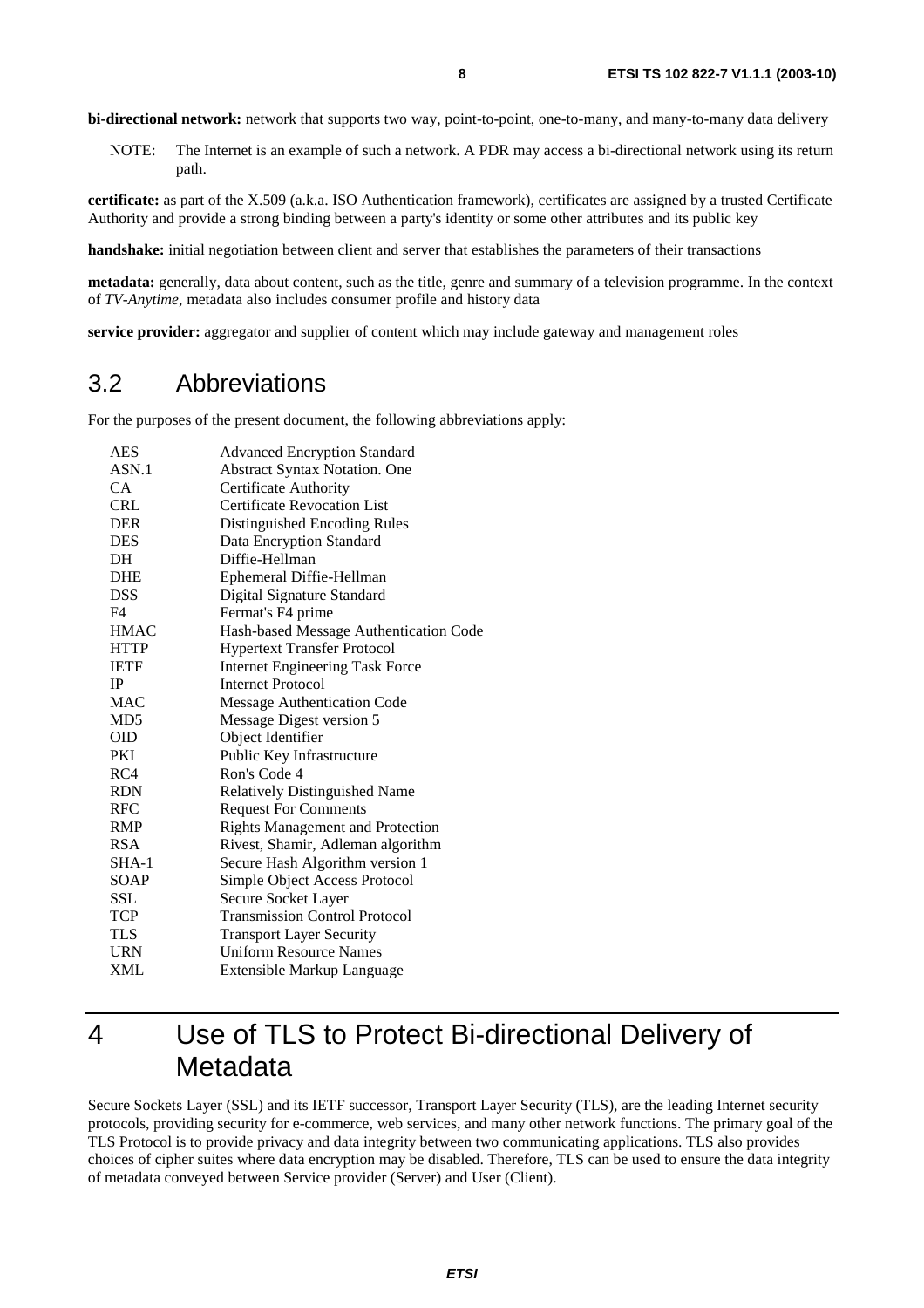# 4.1 TLS Protocol (informative)

#### 4.1.1 Overview

The TLS protocol version 1.0 [7] is composed of two layers: the *TLS Record Protocol* and the *TLS Handshake Protocol*. At the lowest level, layered on top of some reliable transport protocol (e.g., TCP), is the TLS Record Protocol. The TLS Record Protocol provides connection security that has two basic properties:

*Secrecy*. Symmetric cryptography is used for data encryption (e.g. TripleDES, RC4, AES [8], Camellia [10] etc.) The keys for this symmetric encryption are generated uniquely for each connection and are based on a secret negotiated by another protocol (such as the TLS Handshake Protocol). The Record Protocol can also be used without encryption.

*Message Integrity*. Message transport includes a message integrity check using a keyed MAC. Secure hash functions (e.g. SHA-1, MD5, etc.) are used for MAC computations. The Record Protocol can operate without a MAC, but is generally only used in this mode while another protocol is using the Record Protocol as a transport for negotiating security parameters.

The TLS Record Protocol is used for encapsulation of various higher level protocols. One such encapsulated protocol, the TLS Handshake Protocol, allows the server and client to authenticate each other and to negotiate an encryption algorithm and cryptographic keys before the application protocol transmits or receives its first byte of data. The TLS Handshake Protocol provides connection security that has three basic properties:

*The peer's identity can be authenticated using public key cryptography* (e.g., RSA, DSS, etc.). This authentication can be made optional, but is generally required for at least one of the peers.

*The negotiation of a shared secret is secure*: the negotiated secret is unavailable to eavesdroppers, and for any authenticated connection the secret cannot be obtained, even by an attacker who can place himself in the middle of the connection.

*The negotiation is reliable*: no attacker can modify the negotiation communication without being detected by the parties to the communication.

One advantage of TLS is that it is application protocol independent. Higher level protocols can layer on top of the TLS Protocol transparently. The TLS standard, however, does not specify how protocols add security with TLS; the decisions on how to initiate TLS handshaking and how to interpret the authentication certificates exchanged are left up to the judgment of the designers and implementers of protocols which run on top of TLS.

### 4.1.2 Handshake

A connection is divided into two phases, the *handshake* and *data transfer* phases. The handshake phase authenticates the server and establishes the cryptographic keys which are used to protect the data to be transmitted. The handshake must be completed before any application data can be transmitted. The purpose of the handshake is:

- 1) Client and Server agree on a set of algorithms which will be used to protect the data.
- 2) They establish a set of keys which will be used by those algorithms.
- 3) Handshake always authenticates Server. It may optionally authenticate Client.

Overall process works like this (see figure 1):

- 1) Client sends Server a list of the algorithms it's willing to support, along with a random number used as input to the key generation process.
- 2) Server chooses a cipher out of that list and sends it back along with a certificate containing Server's public key. The certificate also provides Server's identity for authentication purposes and Server supplies a random number which is used as part of the key generation process.
- 3) Client verifies Server's certificate and extracts Server's public key. Client then generates a random secret string called the pre\_master\_secret and encrypts it using Server's public key. It sends the encrypted pre\_master\_secret to Server.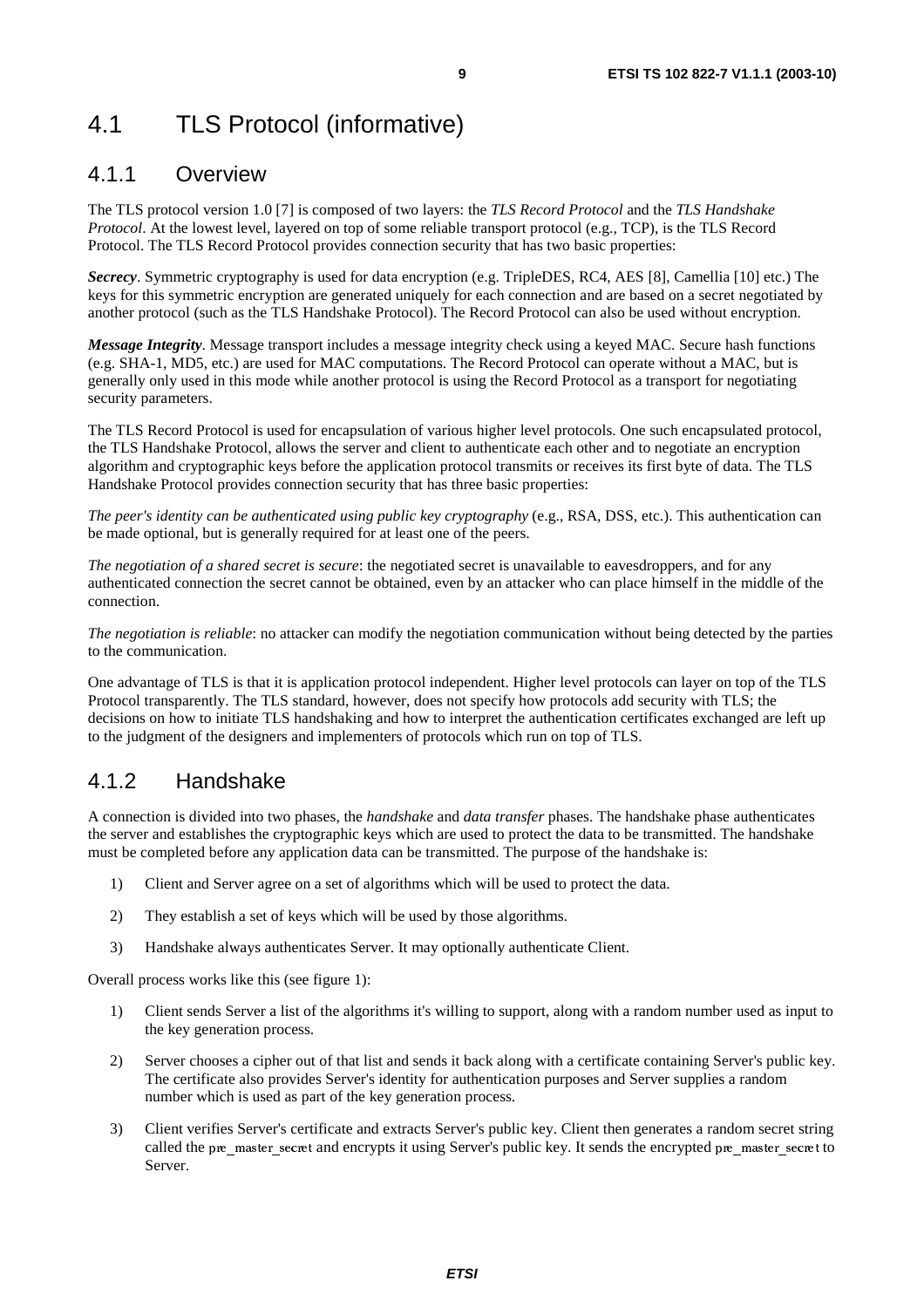- 4) Client and Server independently compute the encryption and MAC keys from the pre\_master\_secret and Client and Server's random values.
- 5) Client sends a MAC of all the handshake messages to Server.
- 6) Server sends a MAC of all the handshake messages to Client.



**Figure 1: Overview of Handshake** 

### 4.2 Advantages of TLS

Advantages of TLS are:

- 1) Cryptographic security: TLS is a matured and well-deployed security protocol.
- 2) Extensibility: TLS provides a framework into which new public key and bulk encryption methods can be incorporated as necessary.
- 3) Application protocol independency: Higher level protocols can layer on top of the TLS Protocol transparently. HTTP, SOAP, and *TV-Anytime* XML, which are described as the Transport Protocols for delivery of Metadata over a bi-directional network [4], work with TLS (see figure 2). The only limitation for use of TLS is a reliable and bi-directional connection where the order of received packets or messages can be guaranteed.
- 4) Implementations availability: Free reference TLS implementations are available because it is currently an IETF proposed standard RFC.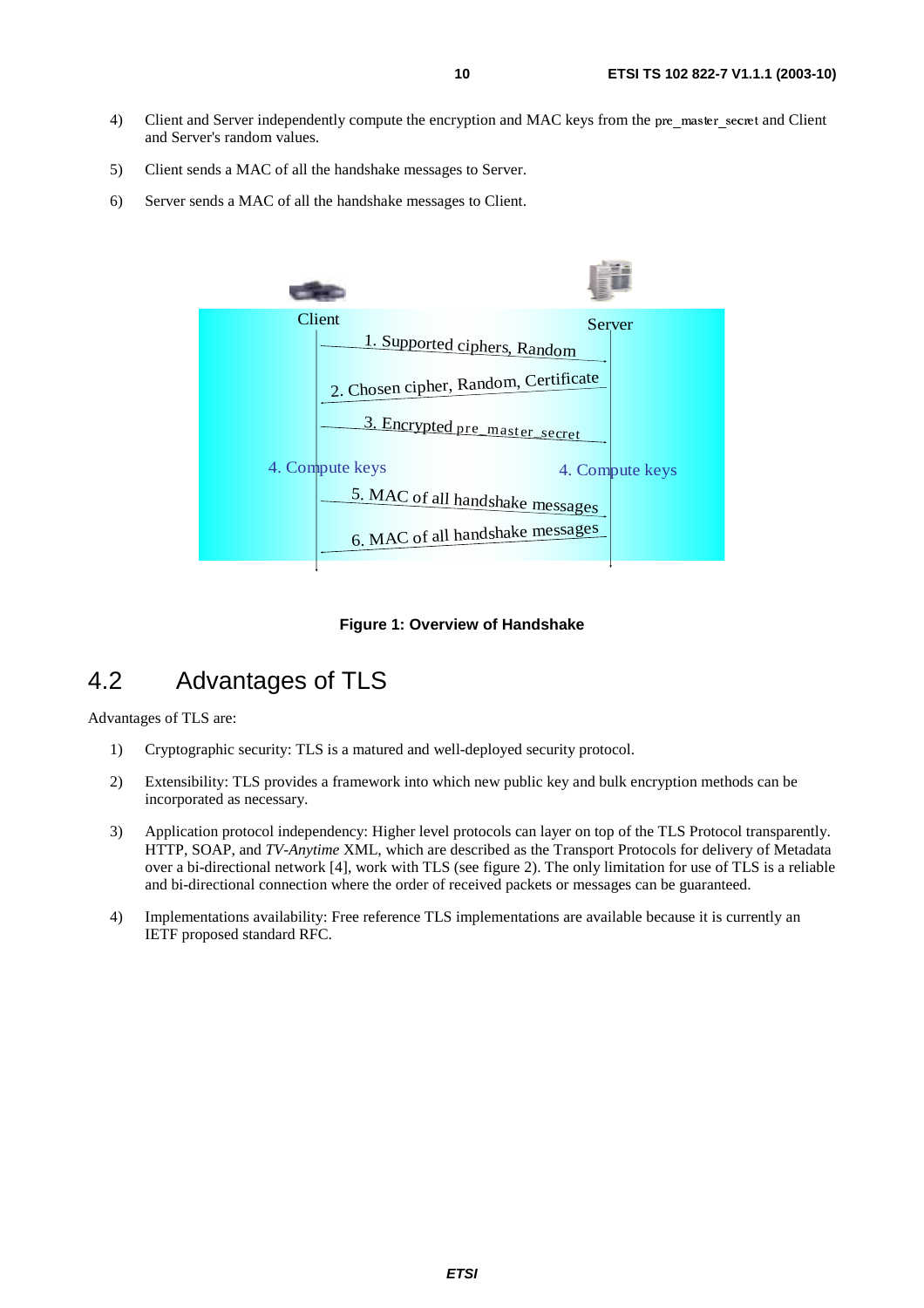

**Figure 2: The bi-directional network transport stack** 

# 5 TV-Anytime TLS Profile for Bi-directional Metadata Delivery Protection

IMPORTANT: This implementation profile of TLS does not include client authentication.

### 5.1 TLS Cipher suites

### 5.1.1 Pre-Master Key Delivery

A *TV-Anytime* TLS implementation shall use Diffie-Hellman key agreement and should generate new Diffie-Hellman key pairs at both sides for each instantiation of the TLS handshake protocol. This is commonly called an Ephemeral-Ephemeral Diffie-Hellman exchange.

### 5.1.2 Digital Signature Algorithm

The algorithm shall be RSA. The RSA key size shall be at least 1 024 bits.

### 5.1.3 MAC (Message Authentication Code) Algorithm

The algorithm shall be HMAC-SHA1 [6]. The key for HMAC-SHA1 shall be 160 bits.

### 5.1.4 Cipher Algorithm

The required algorithms shall be both NULL encryption and AES. IETF defines a separate RFC for use of AES with TLS [8].

### 5.1.5 TLS Cipher suites

A *TV-Anytime* compliant application shall implement the cipher suites TLS\_DHE\_RSA\_WITH\_NULL\_SHA and TLS\_DHE\_RSA\_WITH\_AES\_128\_CBC\_SHA.

| <b>Cipher Suite</b>                    | Key<br><b>Exchange</b> | <b>Signature</b> | <b>Cipher</b> | Hash             | <b>TVA</b><br><b>Status</b> |
|----------------------------------------|------------------------|------------------|---------------|------------------|-----------------------------|
| ITLS DHE RSA WITH NULL SHA             | DН                     | <b>RSA</b>       | <b>NULL</b>   | SHA <sub>1</sub> | Required                    |
| ITLS DHE RSA WITH AES 128 CBC SHA      | DH                     | <b>RSA</b>       | AES           | SHA <sub>1</sub> | Required                    |
| ITLS DHE RSA WITH CAMELLIA 128 CBC SHA | DН                     | <b>RSA</b>       | Camellia      | SHA1             | Optional                    |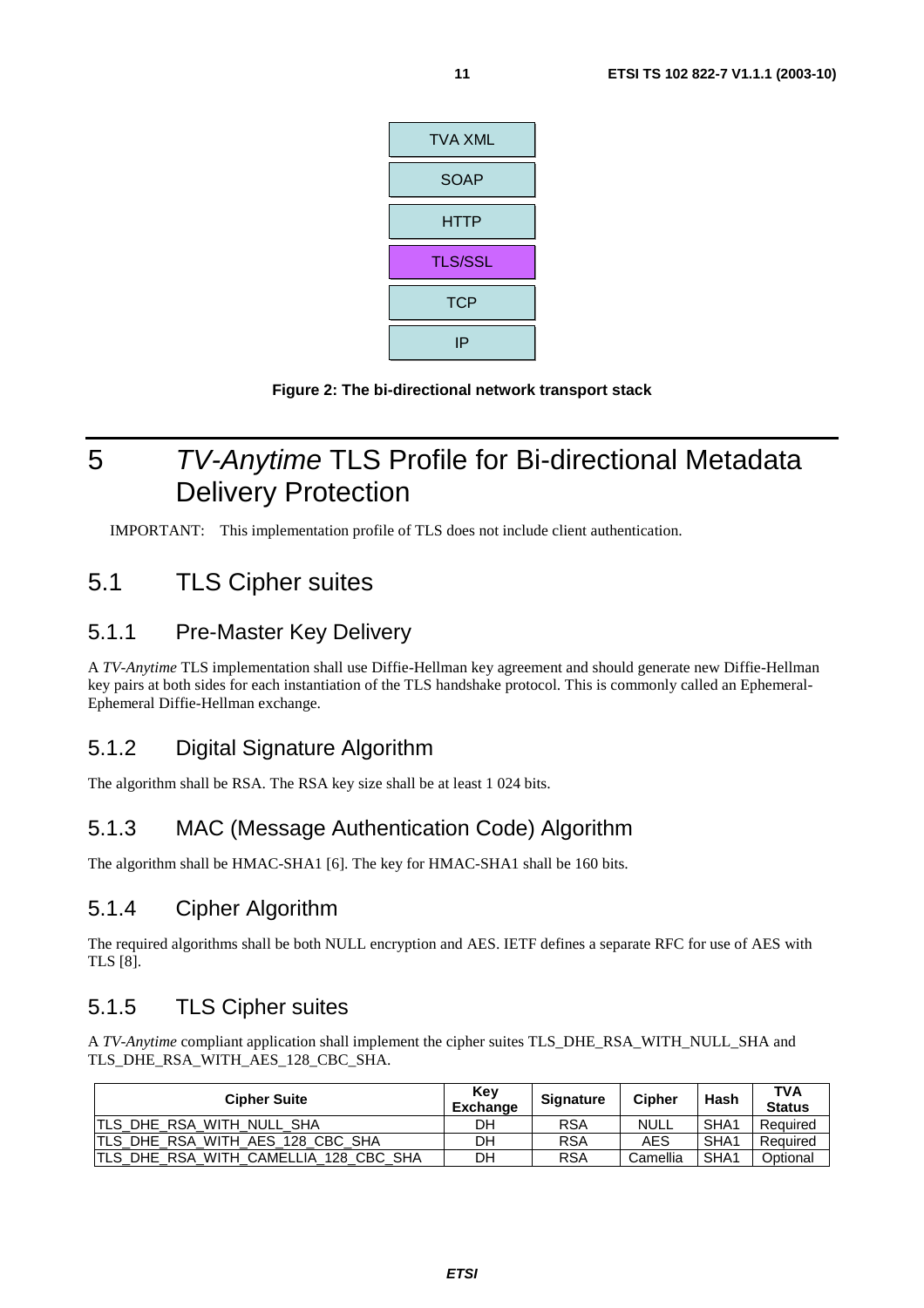### 5.2 Certificate Profile

The complexity of X.509 certificates is understood, but X.509 is required for standard TLS implementation. The certificate profile shall comply with RFC 3280 [9].

#### 5.2.1 Certificate Trust Hierarchy

The required Certificate Trust Hierarchy is illustrated in figure 3:



**Figure 3: Certificate trust hierarchy** 

It is expected that the same Root CA(s) will be used to issue other certificates as well, not just for the purpose of secure TLS for metadata.

Each device receiving metadata shall include TVA-defined root CA certificates in order to validate the server's certificate chain. It is to be determined whether there will be more than one Root Certification Authority and if root CAs will be defined and/or operated by TVA or by other standards organizations.

The scope of a Metadata Provider CA is to issue web server certificates for a particular organization. It may be operated directly by that organization or may be operated on behalf of that organization by a commercial CA company.

#### 5.2.1.1 TV-Anytime X.509 Certificate Profile Version

The version of the certificates shall be V3.

#### 5.2.1.2 Public Key Type

Within X.509 certificates, a public key is defined as:

**SubjectPublicKeyInfo ::= SEQUENCE {** 

**algorithm AlgorithmIdentifier,** 

**subjectPublicKey BIT STRING }**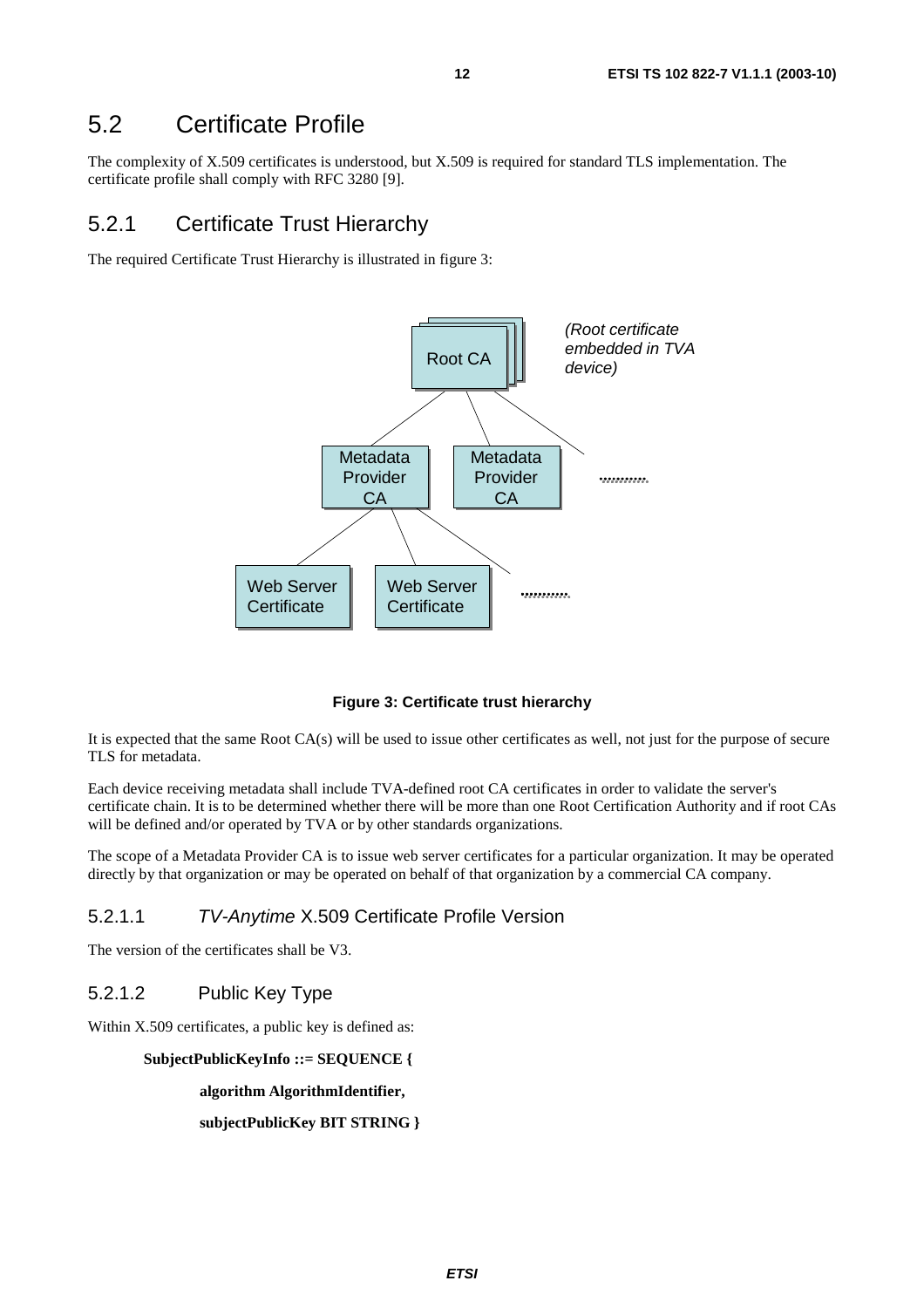#### **AlgorithmIdentifier ::= SEQUENCE { algorithm ALGORITHM.&id ({SupportedAlgorithms}), parameters ALGORITHM.&Type ({SupportedAlgorithms}{ @algorithm}) OPTIONAL }**

The **AlgorithmIdentifier** consists of an OID (algorithm) that identifies the type of the public key followed by optional parameters field, where the syntax of the parameters is algorithm-dependent.

#### 5.2.1.3 RSA Public Keys

The **SubjectPublicKeyInfo** algorithm Object Identifier (OID) is:

1.2.840.113549.1.1.1 (**rsaEncryption**).

An **AlgorithmIdentifier** for an RSA public key does not have any parameters.

The RSA public key is represented in ASN.1 as:

**RSAPublicKey ::= SEQUENCE {**  modulus **INTEGER,** -- n **publicExponent INTEGER -- e }** 

The **RSAPublicKey** is first DER-encoded and then used as a value of a BIT STRING to form the **subjectPublicKey** member of **SubjectPublicKeyInfo**.

The public exponent for all RSA keys is F4 - 65537.

#### 5.2.1.4 Extensions

The following five extensions shall be used as specified in the sections below.

#### 5.2.1.4.1 subjectKeyIdentifier

The **subjectKeyIdentifier** extension shall be included in all CA certificates. This extension shall include the **keyIdentifier** value composed of the 160-bit SHA1 hash of the value of the BIT STRING **subjectPublicKey** (excluding the tag, length and number of unused bits from the ASN1 encoding). This extension shall be marked as noncritical.

#### 5.2.1.4.2 authorityKeyIdentifier

The **authorityKeyIdentifier** extension shall be included in all certificates, with the exception of the root certificate and shall include a **KeyIdentifier** value that is identical to the **subjectKeyIdentifier** in the issuing CA certificate. This extension shall be marked as non-critical.

#### 5.2.1.4.3 keyUsage

The **keyUsage** extension shall be used in all CA certificates and shall be marked as critical with a value of **keyCertSign** and **cRLSign.**

#### 5.2.1.4.4 basicConstraint

The **basicConstraint** extension shall be used in all CA certificates and shall be marked as critical**.**

#### 5.2.1.5 Signature Algorithm

The signature mechanism used shall be SHA-1 with RSA Encryption. The specific OID is 1.2.840.113549.1.1.5 and the signature parameters listed in the signed certificate are NULL.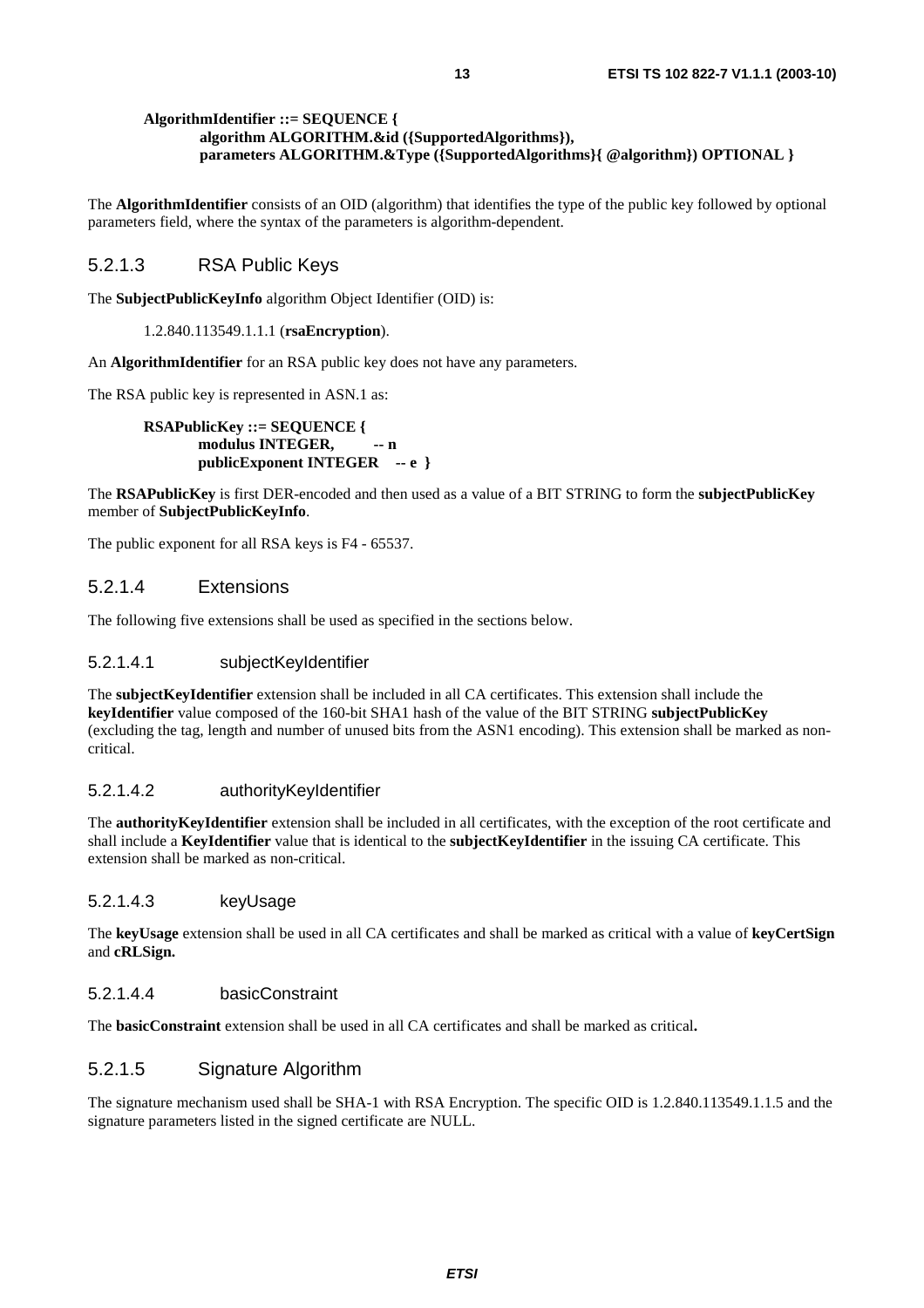#### 5.2.1.6 SubjectName and IssuerName

When an X.500 attribute value contains characters that fall entirely within the character set utilized by **PrintableString**, the ASN.1 type **PrintableString** shall be used. In all other instances, **UTF8String** shall be used.

When encoding an X.500 Name:

- 1) Each RelativeDistinguishedName (RDN) shall contain only a single element in the set of X.500 attributes.
- 2) The order of the RDNs in an X.500 name shall be the same as the order in which they are presented in the present document.

#### 5.2.2 Certificate Chain Validation Requirements

The certificate chain validation shall comply with RFC 3280 [9]. Additional TVA requirements are:

- Verify the extended key usage of the web server certificate with the value as specified
- Verify the  $OU=$  attribute inside the X.500 names to be "TVA" (without quotes).

#### 5.2.3 (Metadata) Web Server Certificate Profile

| <b>Web Server Certificate</b> |                                                                                         |  |
|-------------------------------|-----------------------------------------------------------------------------------------|--|
| Intended Usage                | For TLS server certificates, where the server is capable of delivering<br>TVA metadata. |  |
| Version                       | V3                                                                                      |  |
| <b>Serial Number</b>          | Unique value for the given certificate issuer                                           |  |
| Signature                     | Sha1WithRSAEncryption (OID: 1.2.840.113549.1.1.5)                                       |  |
| Signed By                     | Metadata provider CA                                                                    |  |
| <b>Validity Period</b>        | Based on policy, not more than 10 years.                                                |  |
| Subject Name Form (open)      | C= <country code=""></country>                                                          |  |
|                               | O= <company name=""></company>                                                          |  |
|                               | OU=TVA                                                                                  |  |
|                               | CN= <dns name=""></dns>                                                                 |  |
| Public Key Type               | <b>RsaEncryption</b>                                                                    |  |
| Extensions                    | ExtendedKeyUsage[n](id-kp-serverAuth)                                                   |  |
|                               | AuthorityKeyIdentifier[n]                                                               |  |

This table shows values of certificate fields that are specific to this type of a certificate (Web server) - there are other fields also present in an X.509 certificate with values that are not specific to this certificate profile.

The Metadata provider CA key size should be at least 2 048 bits. It should be larger than the key size used for signing messages.

In this table, the notation "[n]" after each extension means that it is not critical, while "[c]" would mean that the extension is critical. The **extendedKeyUsage** extension in this case (set to the OID value of id-kp-serverAuth) indicates that the certificate is used to authenticate a Web server.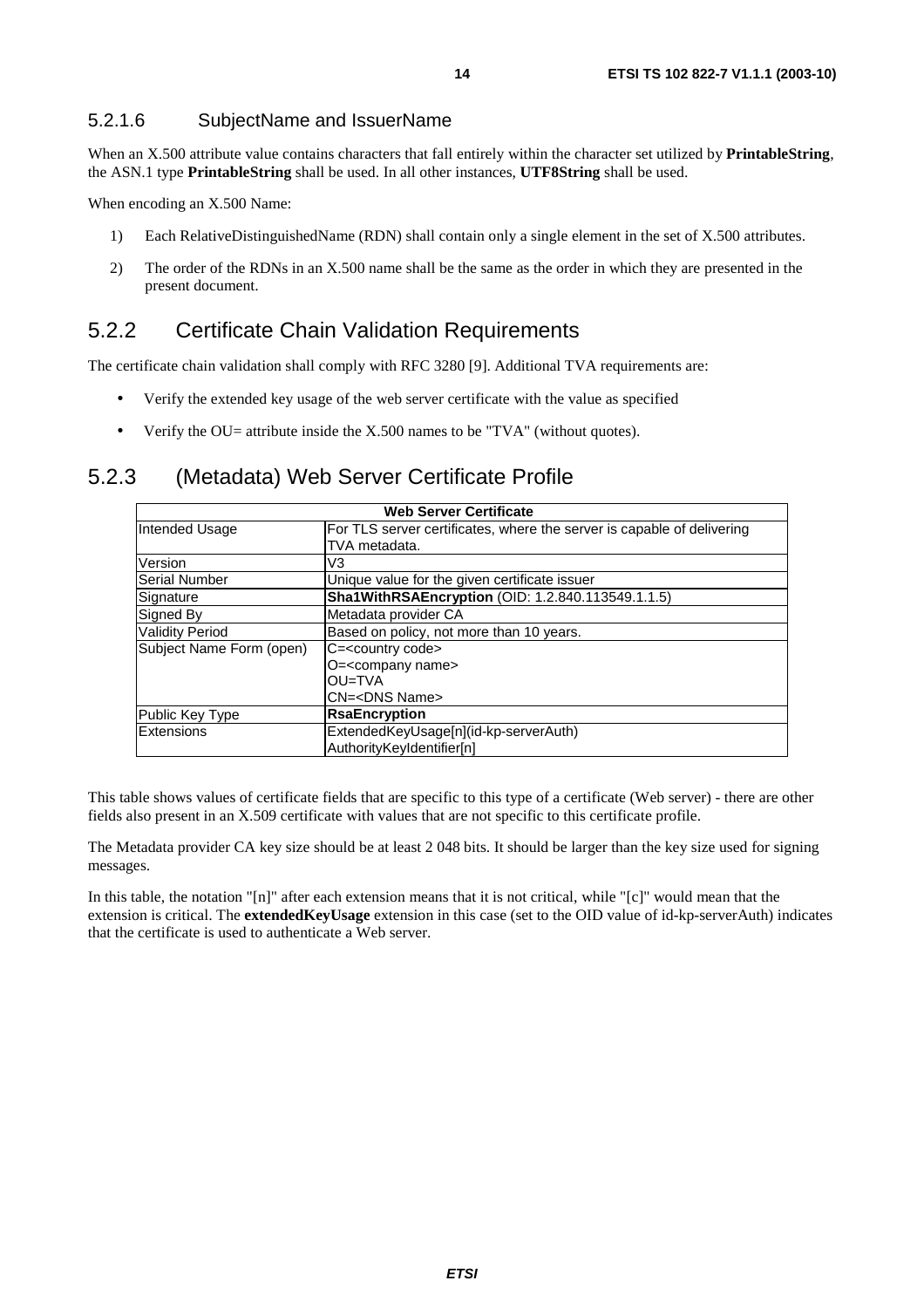| <b>Metadata Provider CA Certificate</b> |                                                   |  |
|-----------------------------------------|---------------------------------------------------|--|
| Intended Usage                          | To issue web server certificates and CRLs.        |  |
| Version                                 | v3                                                |  |
| <b>Serial Number</b>                    | Unique value for the given certificate issuer     |  |
| Signature                               | sha1WithRSAEncryption (OID: 1.2.840.113549.1.1.5) |  |
| Signed By                               | <b>TVA Root CA</b>                                |  |
| <b>Validity Period</b>                  | Based on policy.                                  |  |
| Subject Name Form (open)                | C= <country code=""></country>                    |  |
|                                         | O= <company name=""></company>                    |  |
|                                         | OU=TVA                                            |  |
|                                         | <b>CN=Metadata Provider CA</b>                    |  |
| Public Key Type                         | <b>RsaEncryption</b>                              |  |
| Extensions                              | AuthorityKeyIdentifier[n]                         |  |
|                                         | SubjectKeyIdentifier[n]                           |  |
|                                         | keyUsage[c](keyCertSign, cRLSign)                 |  |
|                                         | basicConstraints[c](cA=true, pathLenConstraint=0) |  |

#### 5.2.4 Metadata Provider CA Certificate

### 5.2.5 TV-Anytime Root CA

The *TV-Anytime* Root CA is currently undefined and in the future may be defined within a different standards body. *TV-Anytime* places the following requirements on a Root CA:

- 1) The RSA key size shall be at least 2 048 bits.
- 2) The private key should be protected using FIPS 140-2 Level 3 (or above) physical security.
- 3) This CA shall be capable of issuing TVA-compliant Certificate Revocation Lists.

### 5.2.6 Certificate Revocation

Certificate revocation is a critical and at the same time operationally complex part of PKI (Public Key Infrastructure). In the case that a public/private key pair is compromised (e.g., stolen) or in some cases if a business contract that was signed to obtain a certificate has been violated, a certificate needs to be revoked in order to make sure that it will not be accepted by anyone again.

All CRLs (Certificate Revocation Lists) shall be available to *TV-Anytime* devices to be downloadable over an HTTP connection from a URN.

All *TV-Anytime* compliant Certification Authorities shall be capable of issuing CRLs.

When a certificate is revoked, its serial number shall be added to a CRL that is generated by the same Certification Authority that previously issued the corresponding certificate. The format of a CRL is defined by the X.509 standard and its ASN.1 encoding is as follows:

```
CertificateList ::= SEQUENCE { 
        tbsCertList TBSCertList, 
       signatureAlgorithm AlgorithmIdentifier,<br>signatureValue BIT STRING
       signatureValue
} 
TBSCertList ::= SEQUENCE {<br>version
                                version Version OPTIONAL, 
                                     -- if present, shall be v2 
       signature AlgorithmIdentifier.
        issuer Name, 
       thisUpdate Time,<br>nextUpdate Time
                               Time OPTIONAL,
       revokedCertificates SEQUENCE OF SEQUENCE
             userCertificate CertificateSerialNumber, 
            revocationDate Time,
             crlEntryExtensions Extensions OPTIONAL 
                                           -- if present, will be v2 
         OPTIONAL.
        crlExtensions [0] EXPLICIT Extensions OPTIONAL
```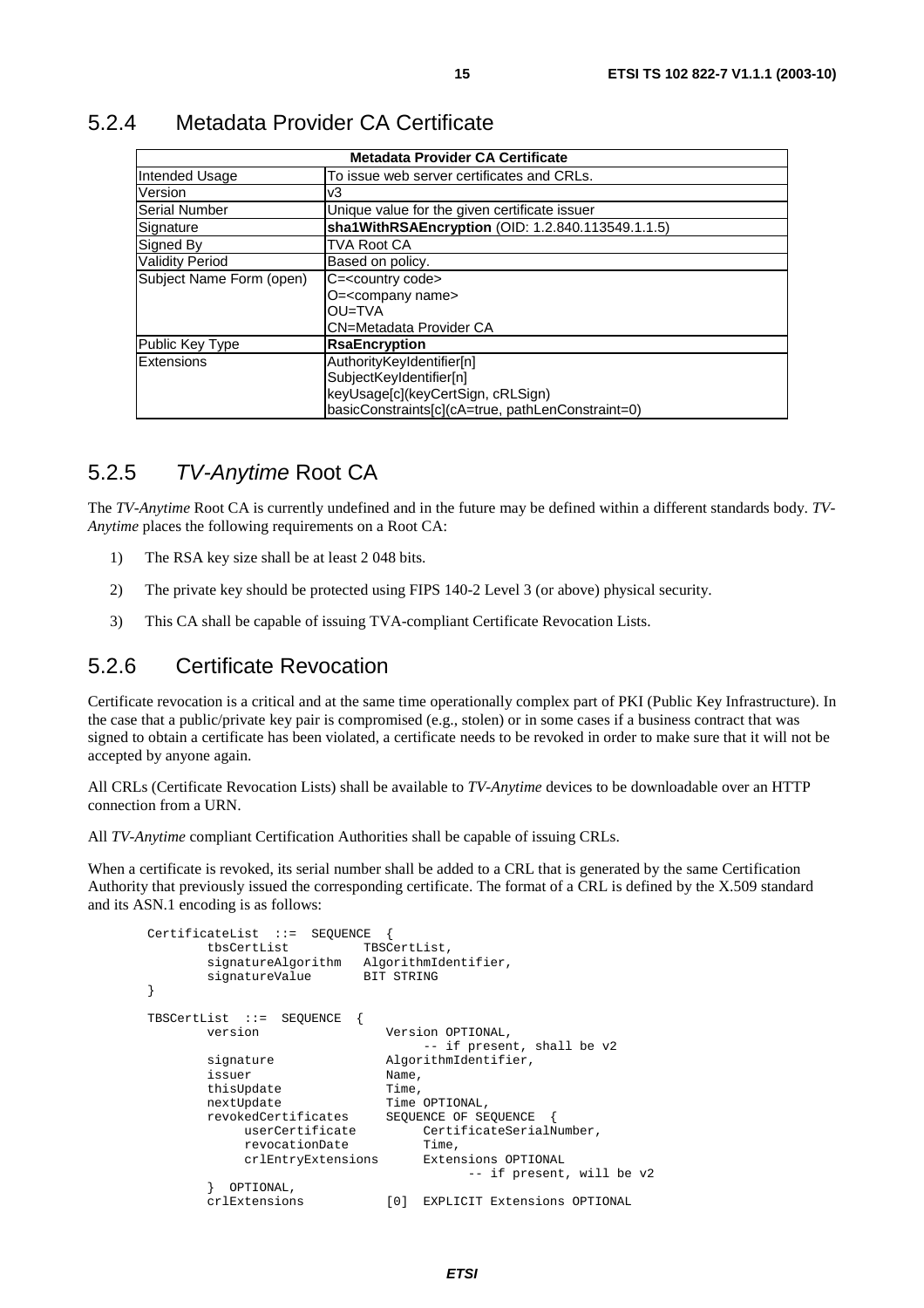-- will be v2

The supported signature algorithms for a CRL shall be the same as what is defined for certificates.

The optional **nextUpdate** field shall be used within *TV-Anytime*-defined CRLs and indicates that time when a more upto-date version of this CRL will become available. At a time **nextUpdate** + <CRL Grace Period>, the old CRL shall no longer be accepted, where CRL Grace Period is a configurable parameter.

The optional **crlExtensions** field shall be included and shall contain the following extensions:

- **authorityKeyIdentifier** (not critical). It shall be set to the **subjectKeyIdentifier** from the CA certificate)
- CRL Number (not critical). This is a CRL sequence number that starts with 0 and is incremented by 1 for each subsequent CRL issued by the same CA.

### 5.3 Device requirements

}

Each device receiving metadata shall include TVA-defined root CA certificates in order to validate the server's certificate chain. It is to be determined whether there will be more than one Root Certification Authority and if root CAs will be defined and/or operated by TVA or by other standards organizations.

The TLS protocol depends on an availability of a strong random number generator in a device for the Diffie-Hellman key exchange. RFC 1750 [5] provides some recommendations for good random number generation in both hardware and software.

It is recommended that a means to renew or update a list of root certificates in TVA devices is implemented by manufacturers. This could take the form of secure code download or update by an approved service centre.

A device receiving metadata shall attempt to obtain up-to-date, non-expired CRLs from a specified URN and shall utilize the CRLs to validate TLS server certificates.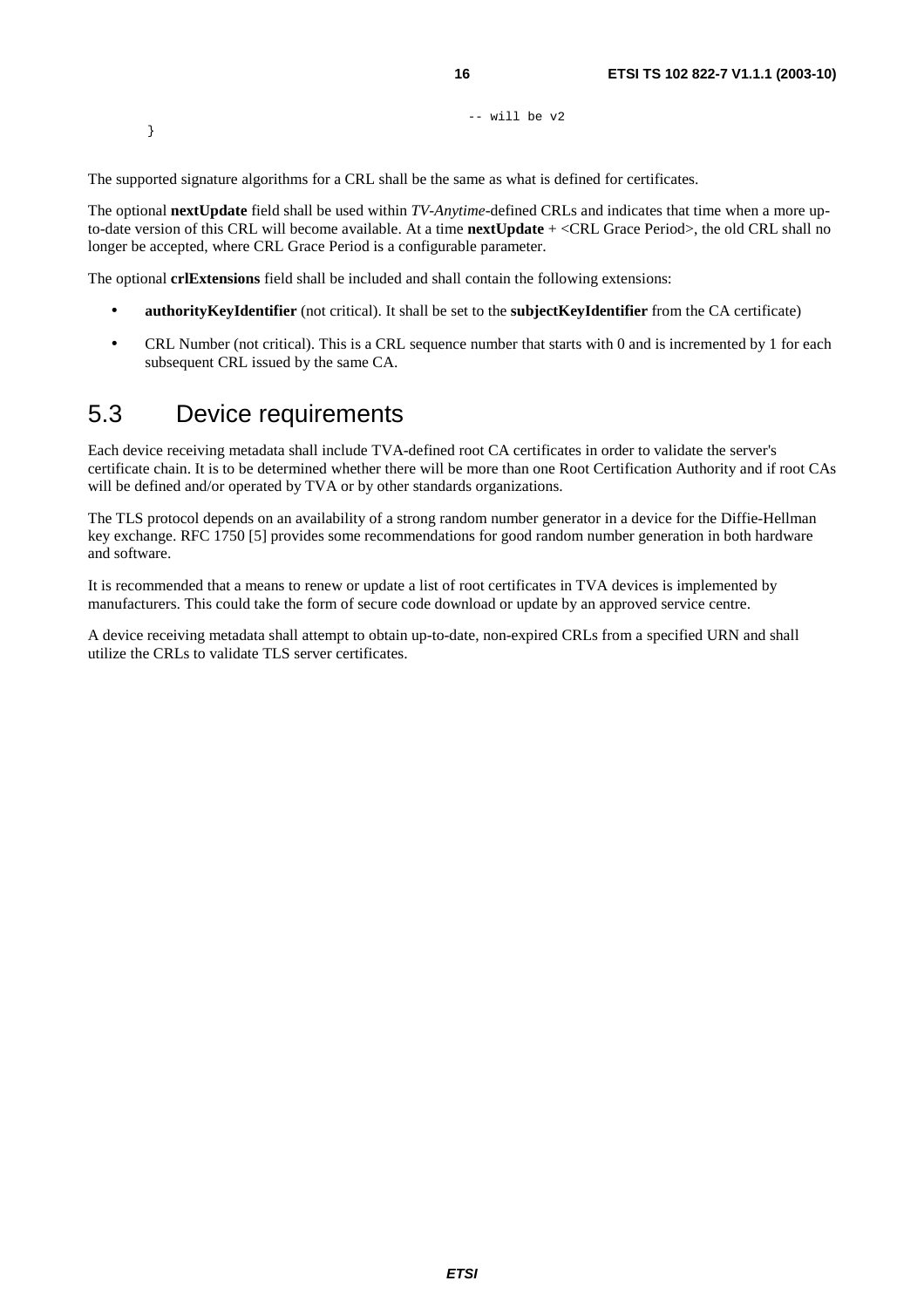# Annex A (informative): Bibliography

Documents are available from the *TV-Anytime* web site [http://www.tv-anytime.org](http://www.tv-anytime.org/).

"R-1: The *TV-Anytime* Environment" (TV035r6)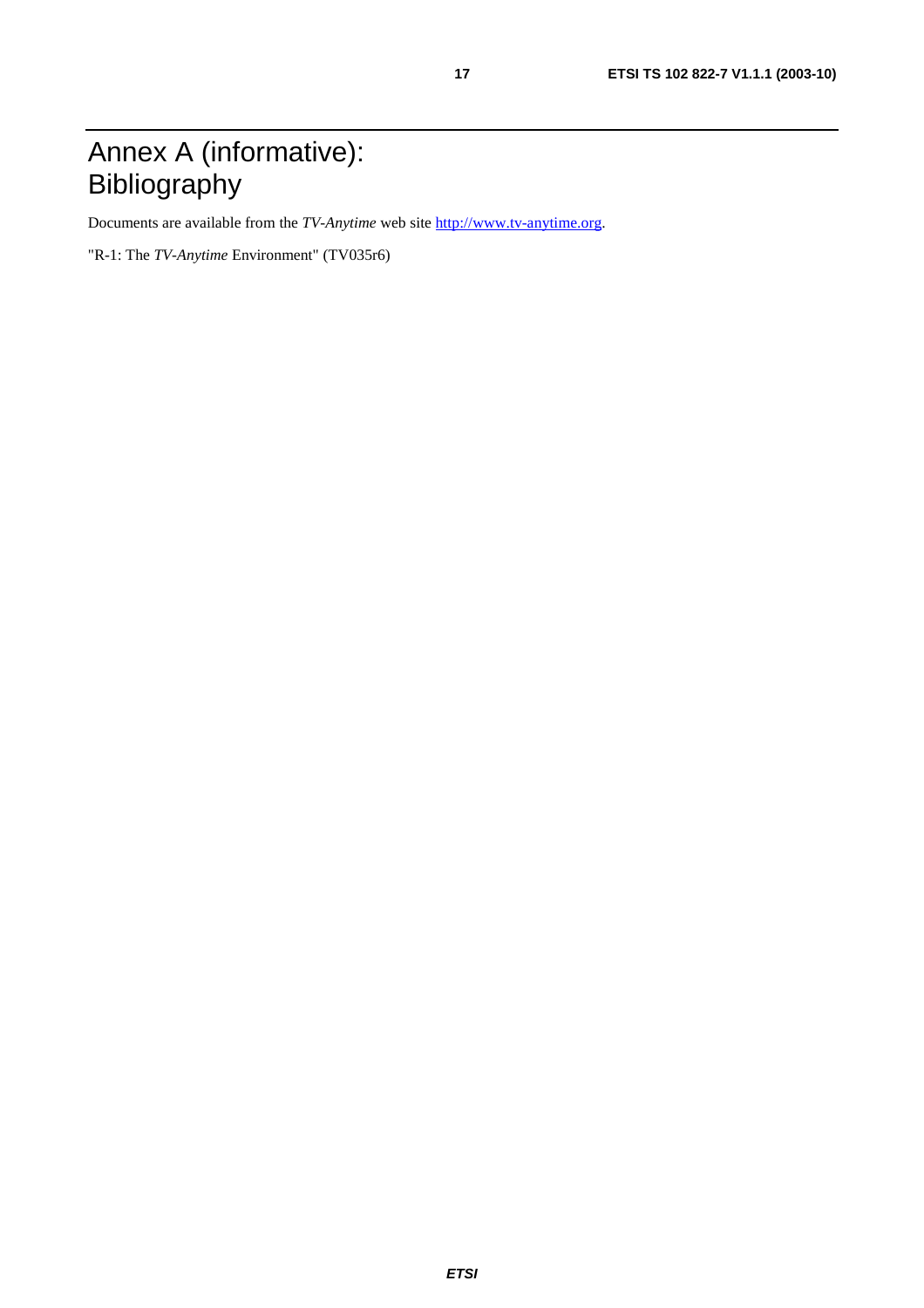# List of figures